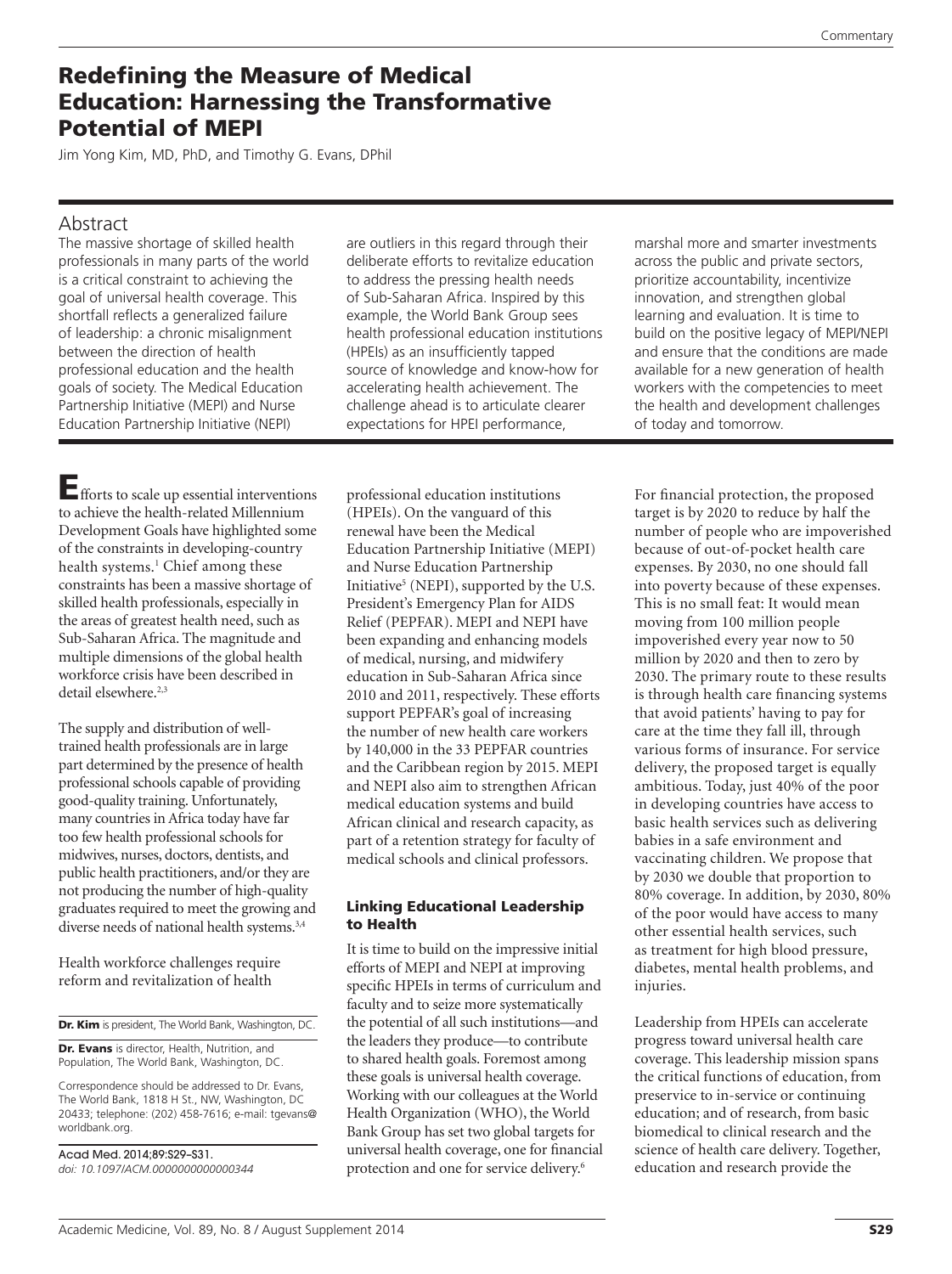knowledge and know-how to identify the best ways and means for a country to achieve its health goals.

# Articulating Time-Bound Targets

The challenge is to translate these recommendations into tangible actions, in settings that are not always conducive to change. The MEPI and NEPI experiences are instructive. At the start of the new millennium, HIV appeared to be an intractable challenge. Yet just over a decade later, nearly 10 million people living with HIV/AIDS have access to treatment—and most of these are in Africa. Just as time-bound targets such as WHO's "3 by 5" initiative turned the tide on HIV/AIDS, they are also helping to revitalize HPEIs. PEPFAR's goal to train 140,000 health workers through its network of African medical and nursing schools together, with partner institutions in the United States, has helped to revitalize all of the participating institutions—South and North.

Achieving the aforementioned two global targets for universal coverage by 2030—eliminating impoverishment from health care payments and securing access to essential interventions for the poorest 40% of the population—will depend heavily on the ability of HPEIs to rise to the challenge. Supporting comprehensive primary care in hard-toreach communities with appropriate and timely referral to facility-based care places a wide range of demands on HPEIs.

Against these targets and expectations, clear metrics for HPEI performance are required to assess how well they are delivering related to proven strategies such as locating training close to communities, selecting students from those communities, developing competency-based curricula, and adopting pedagogic innovations such as team learning.7 Although MEPI programs are moving quickly in the right direction, standardized metrics related to MEPI's three strategic foci of capacity building, retention, and research capacity could help to advance the accountability and evaluation of efforts to strengthen HPEIs.

Transforming and scaling up fairer financing systems for health require a multitude of expert groups, such as health economists, claims adjudicators,

and actuaries, that are typically beyond the focus of clinical professional training. These diverse bodies and their training institutions related to public health also require explicit articulation, planning, and financing as part of any strategy to achieve universal health coverage. The next generation of MEPI/NEPI programs would be strengthened with a more explicit focus on public health education institutions.

# Valuing Higher Education

In many of the MEPI-focus countries, there is severe and chronic underfinancing of medical and other health professional schools and major shortfalls in the recruitment, development, and retention of faculty. The critical state of higher education cannot be overlooked. While most low-income countries face formidable challenges coping with demographic and fiscal pressures to deliver universal primary education, higher education also requires increased attention and investment. That's why helping countries develop strategies for investing in higher education such as the \$129 million Africa Centres of Excellence project is an important element of the World Bank Group's global education strategy.8

The growth of higher education institutions also should include the private sector. Indeed, in many parts of Asia, Africa, and Latin America, there is rapid, market-led expansion of HPEIs and universities in the private sector. This growth requires policy and public investment attention to ensure that it contributes to a country's health objectives. The experience of the MEPI project in Uganda, Medical Education for Equitable Services to All Ugandans<sup>9</sup> (MESAU), where there was explicit inclusion of privatesector institutions, may help countries to understand how to manage the public– private mix more effectively.

# Revitalizing Accreditation, Incentivizing Innovation

Accreditation is a critical instrument for accountability in both the public and private HPEIs alike. Efforts to strengthen accreditation, however, must not come at the cost of squeezing out innovative HPEI models. A 21st-century accreditation system must provide incentives and benchmarks for pushing the boundaries

toward higher performance—and not become an excuse for maintaining the status quo. HPEIs must go beyond baseline standards to pioneer ways of integrating new competencies, disciplines, and ICT-based pedagogical methods that enable graduates across the system to address health problems more effectively. Encouraging examples of pushing the boundaries can be found in the distance learning efforts of MEPI partners in South Africa, the efforts of the World Bank in Vietnam to accredit competencies of primary care teams working in disadvantaged areas, and innovative problem-solving-oriented public health curricula in Bangladesh.10

#### Investing in Global Learning and Evaluation

The common challenges facing HPEIs around the globe offer opportunities for shared learning about what is working, what isn't, and why—and what constitutes good value for the money. A comparative analysis of HPEIs' performance is extremely difficult, in large part because of the dearth of data and the absence of standardized metrics across institutions. We see a great value in a common set of metrics to assess HPEI performance. We also see the need for more evidence on HPEIs' efficiency and return on investment, to challenge common misperceptions that investing in HPEIs provides no measureable return and/or that investments in short-term training are the only way to go. Available evidence suggests otherwise: A cost– benefit analysis of a Community-based Midwifery Program in Bangladesh, for example, showed that a \$1 investment in midwifery training yielded a \$9 to \$16 financial return on investment. $11$ 

# Moving Toward 2030

Realization of the World Bank Group's global goals to end poverty and boost shared prosperity by 2030 will require new types of professionals, and new levels of professionalism, oriented toward humanity's most pressing problems. MEPI and NEPI have made a significant contribution to revitalizing HPEIs and increasing the numbers of well-trained health professionals in Africa. The challenge ahead is to articulate clearer expectations for HPEI performance, marshal more and smarter investments